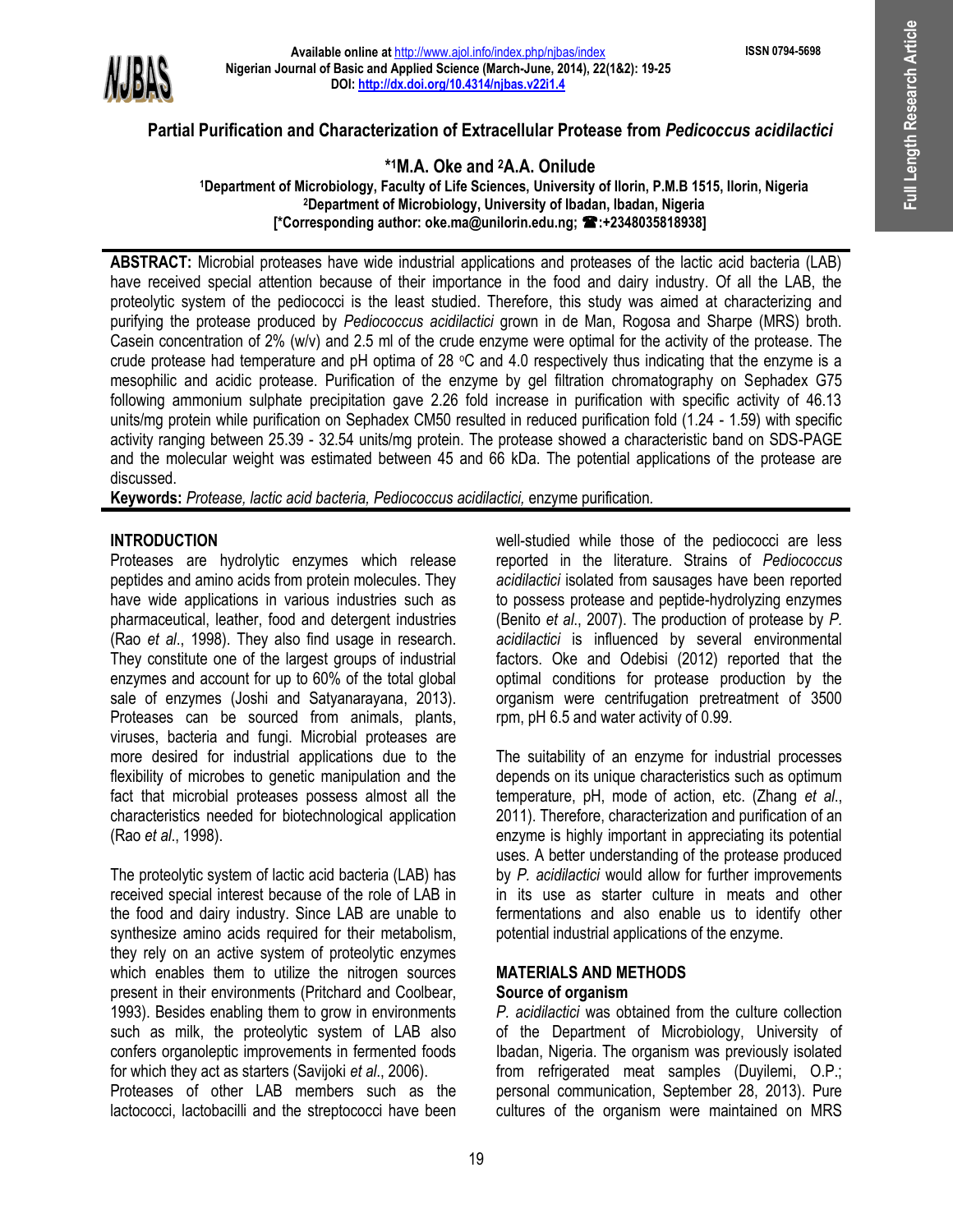(Oxoid, UK) agar slants at  $4 \, \degree$ C. All reagents used were of analytical grade.

# **Protease production**

Enzyme production was carried out by inoculating 250 ml of sterile MRS broth (Oxoid, UK) (pH 6.5) with *P. acidilactici*. The culture was incubated for 24 hours at 35 °C after which it was centrifuged at 10000 rpm for 20 minutes. The cell-free supernatant was obtained as the crude enzyme and was used for subsequent studies.

# **Characterization of protease**

The crude (cell-free) enzyme extract obtained earlier was characterized by studying the effect of substrate concentration, amount of crude enzyme, temperature and pH on enzyme activity using casein (Difco Laboratories, USA) as substrate.

## **Protease activity assay and protein estimation**

All protease activity assays were done using the modified method of Xiong *et al*. (2007). Except where otherwise stated, 1% casein solution prepared in 0.1M citrate phosphate buffer (pH 5.5) was used as substrate. The solution was heat-denatured at 100 °C for 15 minutes and then allowed to cool (Kunitz, 1947). The enzyme extract (0.5 ml) was thoroughly mixed with the substrate solution (1 ml) and the reaction mixture was incubated at 28  $\degree$ C for 1 hour. The reaction was terminated by the addition of 3 ml of cold 10% tricholoroacetic acid (TCA) and the tubes were allowed to stand for one hour at  $2 \text{ °C}$  to allow for precipitation of undigested protein. For the control experiments, 0.5 ml of the enzyme extract was first incubated at 28 °C for 1 hour before the addition of TCA and 1% casein. The reaction mixtures were centrifuged at 10000 rpm for 5 minutes at  $4 \degree C$ . Optical density readings of the decanted supernatant were measured at 660 nm. One unit of protease activity was defined as the amount of enzyme that released 1 µg tyrosine per ml per minute from casein under the specified assay conditions Protein estimation was done using the method of Lowry *et al*. (1951).

## **Effect of substrate concentration on protease activity:**

Varying concentrations  $(1 - 5\% \text{ w/v})$  of casein were prepared in 0.1M citrate phosphate buffer (pH 5.5). The casein solutions were heat-denatured at 100  $\degree$ C for 15 minutes in a water bath and were allowed to cool. Protease assay was then carried out using the different substrate concentrations.

### **Effect of amount of crude enzyme on protease activity:**

One percent (1% w/v) casein solution was prepared in 0.1M citrate phosphate buffer (pH 5.5). The casein solution was heat-denatured at 100 °C for 15 minutes in a water bath and allowed to cool. The amount of the crude enzyme extract was varied at 0.5 – 2.5 ml. Protease assay was then carried out using different volumes (0.5 – 2.5 ml) of the crude enzyme extract.

# **Effect of temperature on protease activity:**

One percent casein solution was prepared as described earlier. Protease assay was carried out by incubating 0.5 ml of the enzyme extract with 1 ml of the substrate for 1 hour at 4, 20, 28, 35 and 40  $\degree$ C.

## **Effect of pH on protease activity:**

One percent (1% w/v) casein solution was prepared in 0.1M citrate phosphate buffer at pH values of 4.0, 4.5, 5.0, 5.5 and 6.0. The casein solutions were then heatdenatured at 100  $\mathrm{^{\circ}C}$  for 15 minutes and allowed to cool. Protease assay was carried out using the prepared casein solutions as substrate.

# **Purification of protease**

# **Ammonium sulphate precipitation:**

The culture broth was centrifuged at 10000 rpm for 20 minutes and the supernatant was collected. The enzyme in the supernatant was precipitated by the addition of solid ammonium sulphate up to 80% saturation level (Dixon and Webb, 1971). The mixture was left to stand at 4  $\circ$ C for 24 hours and was centrifuged at 10000 rpm for 15 minutes. The final precipitate was dissolved in 90 ml of 0.1M citrate phosphate buffer (pH 5.5) and dialysed with the buffer for 18 hours at  $4 \text{ °C}$  (Olutiola and Akintunde, 1979).

## **Gel filtration and ion exchange chromatography**

The dialysate was applied to a Sephadex G75 (Sigma-Aldrich, USA) column (640 mm x 25 mm) and eluted with 0.1M citrate phosphate buffer (pH 5.5). The eluted fractions were collected in 5 ml calibrated tubes each of which was analysed for protease activity. The active fractions were pooled and applied to a Sephadex CM50 (Sigma-Aldrich, USA) column (640 mm x 25 mm) and eluted with the same buffer. Eluted fractions were collected in calibrated 5 ml tubes and each of the tubes was analysed for protease activity. The active fractions were collected, pooled together and used for molecular weight determination.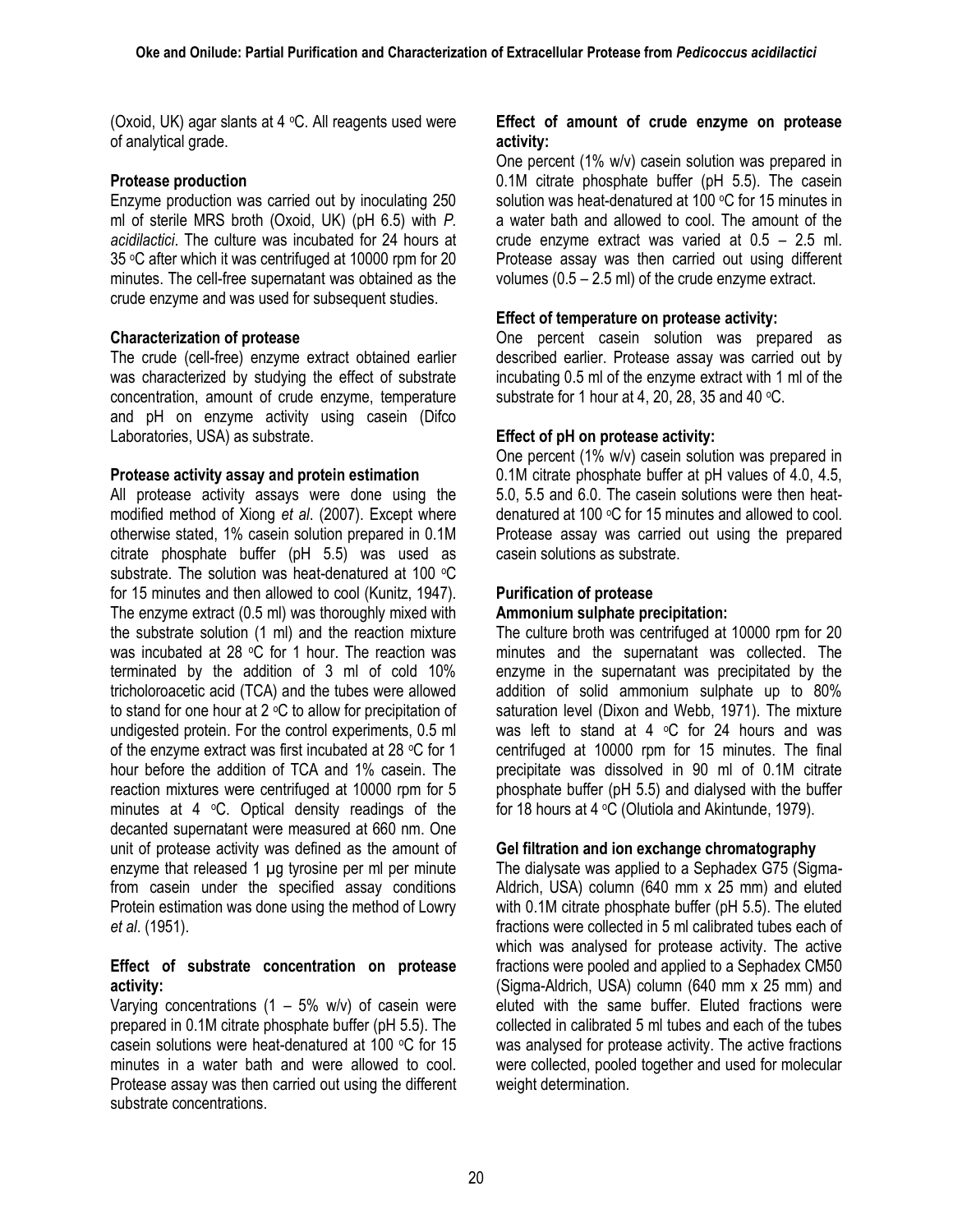### **Determination of molecular weight of purified protease**

The final pooled sample was analysed by sodium dodecyl sulphate polyacrylamide gel electrophoresis (SDS-PAGE) using a discontinuous gradient gel buffer system as described by Laemmli (1970) and (Filho and Moreira, 1978). Estimation of the unknown molecular weight was done by comparison with the gel migration distances of the following standard molecular weight markers (Sigma-Aldrich, USA): aprotinin (6.5 kDa), αlactalbumin (14.2 kDa), trypsinogen (24 kDa), carbonic anhydrase (29 kDa), glyceraldehyde-3-phosphate dehydrogenase (36 kDa), ovalbumin (45 kDa), glutamate dehydrogenase (55 kDa), bovine serum albumin (66 kDa), fructose-6-phosphate kinase (84 kDa), phosphorylase (97 kDa), β-galactosidase (116 kDa) and myosin (205 kDa)(Tully *et al*., 2006).

#### **RESULTS AND DISCUSSION**

#### **Effect of substrate concentration on protease activity**

Determination of the optimal concentration of substrate required is crucial in determining the characteristics of an enzyme. Generally in this study, casein was employed as substrate for all the reactions. Maximum activity of *P. acidilactici* protease was obtained at substrate concentration of 2% (Figure 1).



**Figure 1:** Effect of substrate concentration on protease activity of *P. acidilactici*.

This is similar to the findings of Akinkugbe and Onilude (2013) who reported that protease from *Lactobacillus acidophilus* had maximum activity at 2% casein concentration. Gerze *et al*. (2005) obtained a slightly lesser value (1.2%) for protease produced by *Bacillus subtilis megaterium* (BSM) in their study on the effect of casein concentration and reaction times on protease activity by the bacterium.

### **Effect of amount of crude enzyme on protease activity**

Figure 2 shows the results of tests to determine the effect of the amount of crude enzyme on protease activity of *P. acidilactici* protease. The highest activity was recorded with 2.5 ml of the crude enzyme. Akinkugbe and Onilude (2013) obtained a similar result of optimum crude enzyme amount (2.5 ml) for protease activity of *Streptococcus lactis* and a lower value of 0.5 ml for protease produced by *L. acidophilus*.



**Figure 2:** Effect of amount of crude enzyme on protease activity of *P. acidilactici*

#### **Effect of temperature on protease activity**

The protease from *P. acidilactici* in this study displayed optimum activity at a temperature of 28  $\degree$ C (Figure 3), thus indicating that it is a mesophilic protease. Proteases with similar temperature optimum from other related bacteria have been reported in literature. (Yuan *et al*., 2009) reported that the optimum temperature of action of protease isolated from a LAB, *Enterococcus*  faecalis TN-9 was 30 °C. The enzyme maintained stability as long as the temperature was lower than 45 <sup>o</sup>C. In another study, *Streptococcus lactis* and *Lactococcus lactis* both produced proteases which both had maximum activity at 28  $\degree$ C and declined activity after 30 °C (Akinkugbe and Onilude, 2013). The protease in this study was completely inactivated at 37 <sup>o</sup>C (Figure 3). A similar result was obtained from the protease of *Xenorhabdus nematophila* which displayed sharp drop in enzyme activity at temperatures above 30 <sup>o</sup>C (Mohamed and Hussein, 2007). Enzymes are known to be sensitive to temperature changes and the change in activity of any particular enzyme to such conditions is a distinguishing characteristic of such an enzyme. The use of non-thermophilic, cold-adapted proteases in detergents is desired as it promotes decrease in energy consumption (Joshi and Satyanarayana, 2013).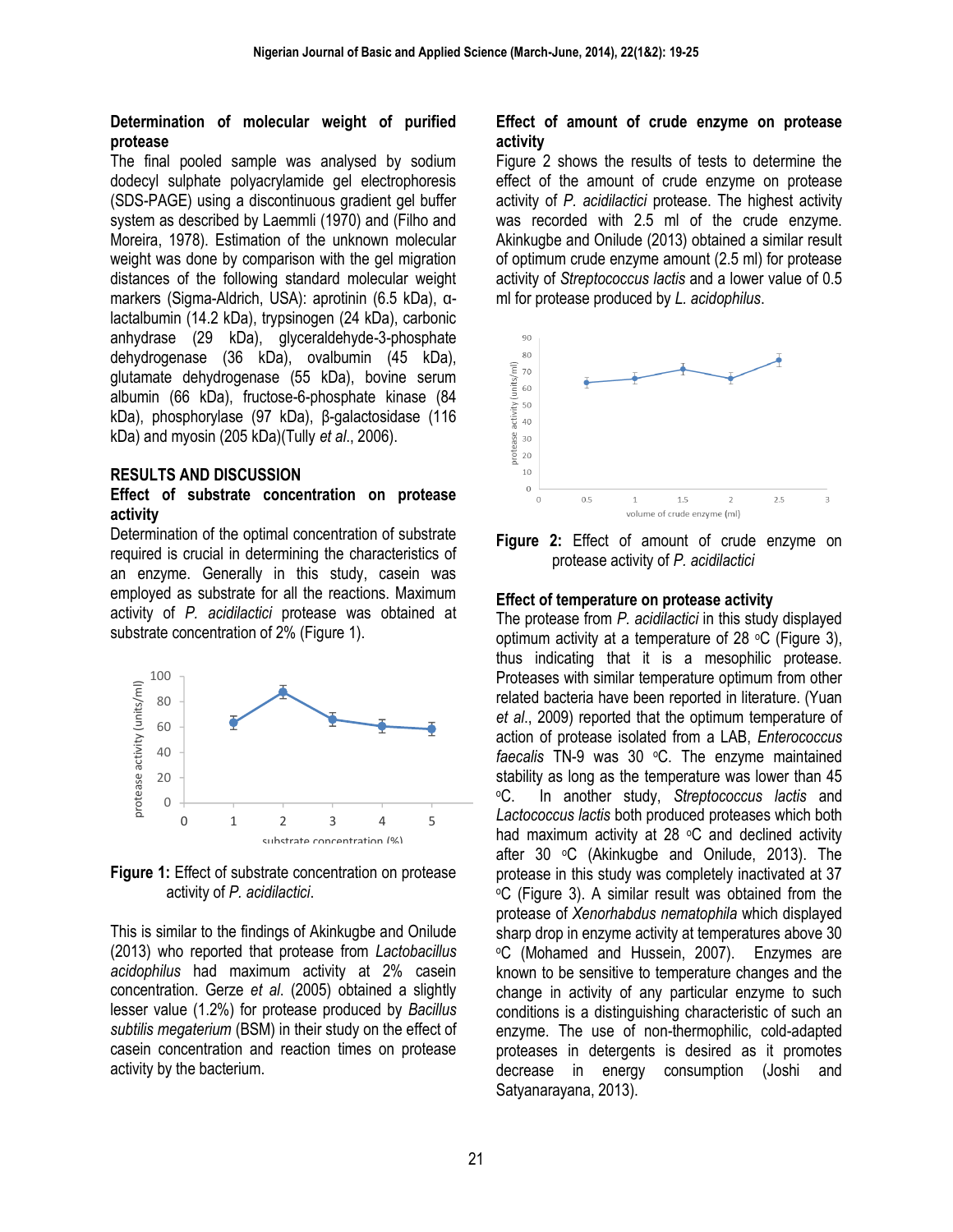

**Figure 3:** Effect of temperature on activity of *P. acidilactici* protease.

#### **Effect of pH on protease activity**

Different enzymes have different pH optimum. From Figure 4, it can be seen that the pH optimum for the protease produced by *P. acidlatici* in this study is 4.0, thus suggesting that it is an acidic protease. Olajuyigbe *et al*. (2004) obtained a protease from *Aspergillus niger* NRRL 1785 which had an optimum pH of 4.0. *P. acidilactici* protease in this study was completely inactivated at pH 6.0.



**Figure 4:** Effect of pH on activity of *P. acidilactici* protease.

This is possibly as a result of the change in the shape and charge properties of the enzyme and substrate. pH change causes alteration of the ionization state of amino acids in a protein which leads to the alteration of the ionic bonds which determine the tertiary structure and charge properties of the protein. This ultimately results in enzyme inactivation or altered substrate recognition (Palmer, 1981).

Acidic proteases are not as commonly found in bacteria as compared to fungi, animal cells and plants (Sumantha *et al*., 2006). Acidic proteases have been isolated from various species of *Aspergillus* (O'Donnell *et al*., 2001; Tremacoldi *et al*., 2004), *Mucor* (Escobar and Barnett, 1993; Fernandez‐Lahore *et al*., 1999) and *Rhizopus* (Kumar *et al*., 2005). Fu *et al*. (2008) obtained an acid protease from *Bacillus megaterium*  KLP-98 which had an optimum pH of 5.5 and was stable in the pH range of  $4.5 - 6.0$ . Acidic proteases have extensive applications in the dairy industry for the coagulation of milk protein in cheese production (Sumantha *et al*., 2006) and generally in improvement of food flavours (Siala *et al*., 2009).

#### **Purification of protease**

It is important to purify proteases to homogeneity in order to study their mechanism of action (Rao *et al*., 1998). Table 1 summarizes the results of purification procedures of protease from the culture supernantant of *P. acidilactici*. The protease was purified by a threestep procedure involving ammonium sulphate treatment, gel filtration chromatography using Sephadex G75 and ion exchange chromatography using Sephadex CM50. Ammonium sulphate precipitation resulted in a 1.48 fold increase in purification with specific activity of 30.31 units/mg protein over the crude enzyme (20.45 units/mg protein). The results show that ammonium sulphate is an effective and simple means of protein separation.

**Table 1:** Partial purification of protease from *Pediococcus acidilactici.*

| Fraction                           | Total protein (mg/ml) | Total activity<br>(units/ml) | Specific activity (units/<br>mg protein) | Yield<br>$(\% )$ | Purification |
|------------------------------------|-----------------------|------------------------------|------------------------------------------|------------------|--------------|
| Crude extract                      | 279                   | 5705.1                       | 20.45                                    | 100              |              |
| Ammonium sulphate<br>precipitation | 180                   | 5455.8                       | 30.31                                    | 95.63            | 1.48         |
| Sephadex G75<br>Sephadex CM50      | 0.95                  | 43.82                        | 46.13                                    | 0.77             | 2.26         |
| Pool A                             | 1.05                  | 33.01                        | 31.44                                    | 0.58             | 1.54         |
| Pool B                             | 1.30                  | 33.01                        | 25.39                                    | 0.58             | 1.24         |
| Pool C                             | 1.10                  | 35.79                        | 32.54                                    | 0.63             | 1.59         |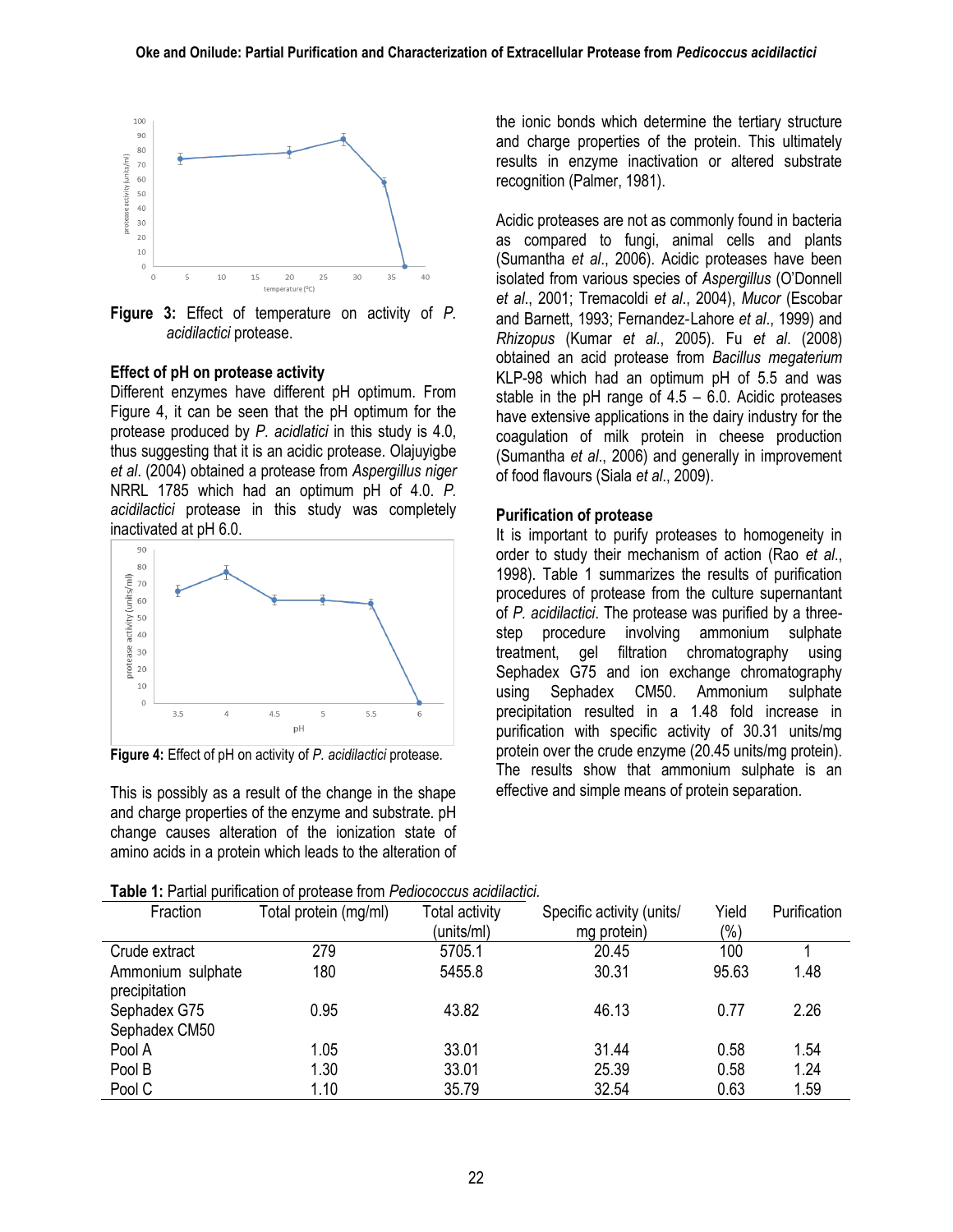The increase in yield and specific activity suggests that it is able to fractionate the enzyme from the crude mixture while preserving its activity. This is due to the high solubility of ammonium sulphate which allows for the aggregation and precipitation of proteins in aqueous solutions at different salt concentrations (Wenk and Fernandis, 2007). Purification of the enzyme on Sephadex G75 gave a 2.26 fold increase in purity with a specific activity of 46.13 units/mg protein over the crude extract. Sephadex G75 was able to separate the crude extract into active fractions which resulted in the observed increase in specific activity and purification fold. Very few studies have described the purification of proteases from the pediococci as compared to the number of studies reporting proteolytic activity in the genus. Simitsopoulou *et al*., (1997) purified a 100 kDa intracellular tripeptidase from *P. pentosaceus* K9.2 using a three-step purification protocol involving anion exchange chromatography, gel filtration chromatography and HPLC and achieved up to 755 purification fold increase with specific activity of 1,041  $\mu$ mol min-1 mg-1.

However, the gain in purification fold and specific activity of the enzyme was reversed upon purification on Sephadex CM50. Purification reduced to as low as 1.24 for Pool B while the specific activity reduced to 33.01 units/mg protein for Pools A and B. This is suggests that Sephadex CM50 was not suitable for the

protease. This loss in activity could also be as a result of enzyme degradation or due to poor binding and elution as a result of the chosen buffer pH. It is sometimes necessary to add substances such as 1,4 dithiothreitol (DTT) to the chromatography setup so as to protect against loss of activity (e Silvia *et al*., 2011). The low level of purification and specific activity observed after gel filtration and ion exchange chromatography suggests that other purification methods would be more appropriate. Furthermore, the observed results could be due to the poor induction of protease in the organism by casein which was used as the substrate in this study as different substrates induce enzyme production by different levels among bacteria. Further evaluation of other substrates for protease induction in *P. acidilactici* is thus necessary for deriving higher yield of the enzyme.

#### **Molecular weight estimation**

Figure 5 shows the electrophoretogram of the purified protease from *P. acidilactici* as determined using SDS-PAGE. The molecular weight of the purified enzyme was estimated between 45 and 66 kDa. Simitsopoulou *et al*., (1997) reported that protease from *P. pentosaceus* K9-2 showed a single band of 45 kDa on SDS-PAGE. Gerze *et al*. (2005) reported a similar result for protease produced by *Bacillus subtilis megaterium*.



**Figure 5:** Electrophoretogram of purified protease of *P. acidilactici*. Lane 1 – molecular weight marker protein standards. Lane 2 to 6 – purified protease.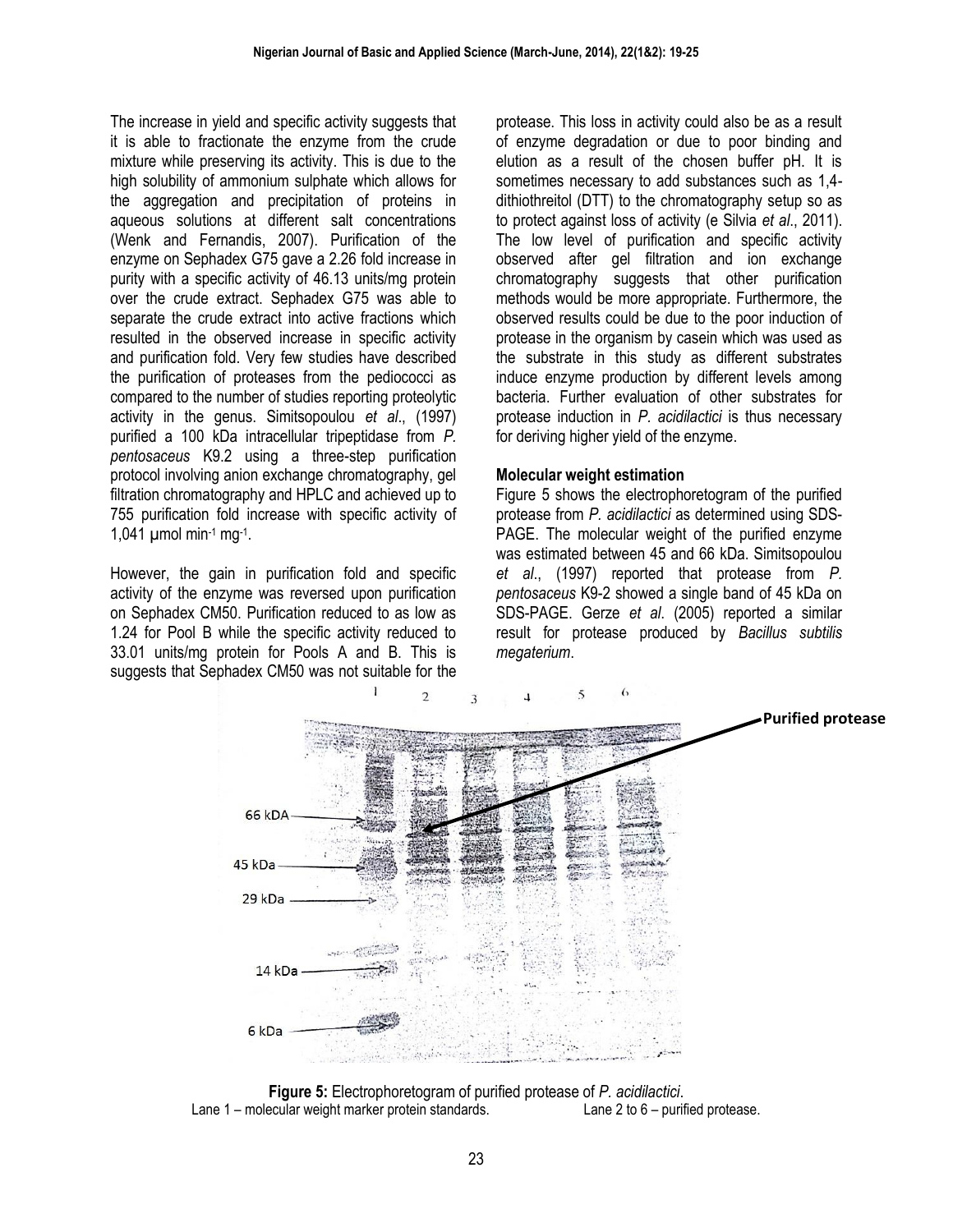### **CONCLUSION**

The aim of this study was to isolate, purify and characterize extracellular protease produced by *P. acidilactici*. Activity of the enzyme was found to be maximum at 2% casein concentration and with 2.5 ml volume of the crude of enzyme. Experiments on the temperature dependence of protease activity revealed that the enzyme had optimal activity at 28  $\degree$ C which suggests that it is a mesophilic protease. The optimum pH value was 4.0, indicating the acidic nature of the protease. Purification of the enzyme using gel filtration chromatography gave 2.26 fold increase in purity and corresponding increase in specific activity (46.13 units/ mg protein). However, further purification on Sephadex CM50 resulted in a loss in purity and specific activity, indicating that this method is unsuitable for the enzyme. Our results indicate that *P. acidilactici* protease studied in this work is an acidic and mesophilic protease. It has promising potentials for application in processes such as cheese production, improvement of food flavours and non-thermophilic applications such as in detergents for cold washing.

### **REFERENCES**

- Akinkugbe, A.O. and Onilude, A.A. (2013). Selective comparability and physiological studies of lactic acid bacteria protease and *Calotropis procera* (Linn) extracts. *PeerJ PrePrints,* **1:** e4v1. doi: 10.7287/peerj.preprints.4
- Benito, M., Martín, A., Aranda, E., Pérez‐Nevado, F., Ruiz‐Moyano, S. and Córdoba, M. (2007). Characterization and selection of autochthonous lactic acid bacteria isolated from traditional iberian dry‐fermented salchichón and chorizo sausages. *Journal of Food Science* **72(6):** M193-M201.
- Dixon, M. and Webb, E.C. (1971). *Enzymes*. Longman Group, London. pp 950.
- e Silva, T.A.S., Knob, A., Tremacoldi, C.R., Brochetto-Braga, M.R. and Carmona, E.C. (2011). Purification and some properties of an extracellular acid protease from *Aspergillus clavatus*. *World Journal of Microbiology and Biotechnology*, **27(11):** 2491-2497.
- Escobar, J. and Barnett, S.M. (1993). Effect of agitation speed on the synthesis of Mucor miehei acid protease. *Enzyme and Microbial Technology*, **15(12):** 1009-1013.
- Fernandez‐Lahore, H., Auday, R., Fraile, E., Cascone, O., Biscoglio de Jimenez Bonino, M., Pirpignani, L. and Machalinski, C. (1999). Purification and

characterization of an acid proteinase from mesophilic Mucor sp. solid‐state cultures. *The Journal of Peptide Research*, **53(6):** 599-605.

- Filho, J. and Moreira, R.D.A. (1978). Visualization of proteinase inhibitors in SDS-polyacrylamide gels. *Analytical Biochemistry*, **84(1):** 296-303.
- Fu, X.T., You, S.G. and Kim, S.M. (2008). Characterization of a salt‐tolerant acid protease produced by *Bacillus megaterium* KLP‐98 and its potential as a fermentation starter for the manufacture of fish sauce. *Journal of Food Biochemistry*, **32(3):** 279-298.
- Gerze, A., Omay, D. and Guvenilir, Y. (2005). Partial purification and characterization of protease enzyme from *Bacillus subtilis megatherium*. *Applied Biochemistry and Biotechnology*, **121- 124:** 335-345.
- Joshi, S. and Satyanarayana, T. (2013). Biotechnology of Cold-Active Proteases. *Biology*, **2(2):** 755- 783.
- Kumar, S., Sharma, N.S., Saharan, M.R. and Singh, R. (2005). Extracellular acid protease from Rhizopus oryzae: purification and characterization. *Process Biochemistry*, **40(5):** 1701-1705.
- Kunitz, M. (1947). Crystalline soybean trypsin inhibitor II. General properties. *The Journal of General Physiology*, **30(4):** 291-310.
- Laemmli, U.K. (1970). Cleavage of structural proteins during the assembly of the head of bacteriophage T4. *Nature*, **227(5259):** 680-685.
- Lowry, O.H., Rosebrough, N.J., Farr, A.L. and Randall, R.J. (1951). Protein measurement with the Folin phenol reagent. *Journal of Biological Chemistry*, **193(1):** 265-275.
- Mohamed, M. A. and Hussein, M. (2007). Purification and characterization of an alkaline protease produced by the bacterium *Xenorhabdus nematophila* BA2, a symbiont of entomopathogenic nematode *Steinernema carpocapsae*. *Research Journal of Agriculture and Biological Sciences*, **3(5):** 510-521.
- O'Donnell, D., Wang, L., Xu, J., Ridgway, D., Gu, T. and Moo-Young, M. (2001). Enhanced heterologous protein production in *Aspergillus niger* through pH control of extracellular protease activity. *Biochemical Engineering Journal*, **8(3):** 187-193.
- Oke, M.A. and Odebisi, M.B. (2012). Effects of centrifugal pretreatment, pH and water activity on the production of protease by *Pediococcus*